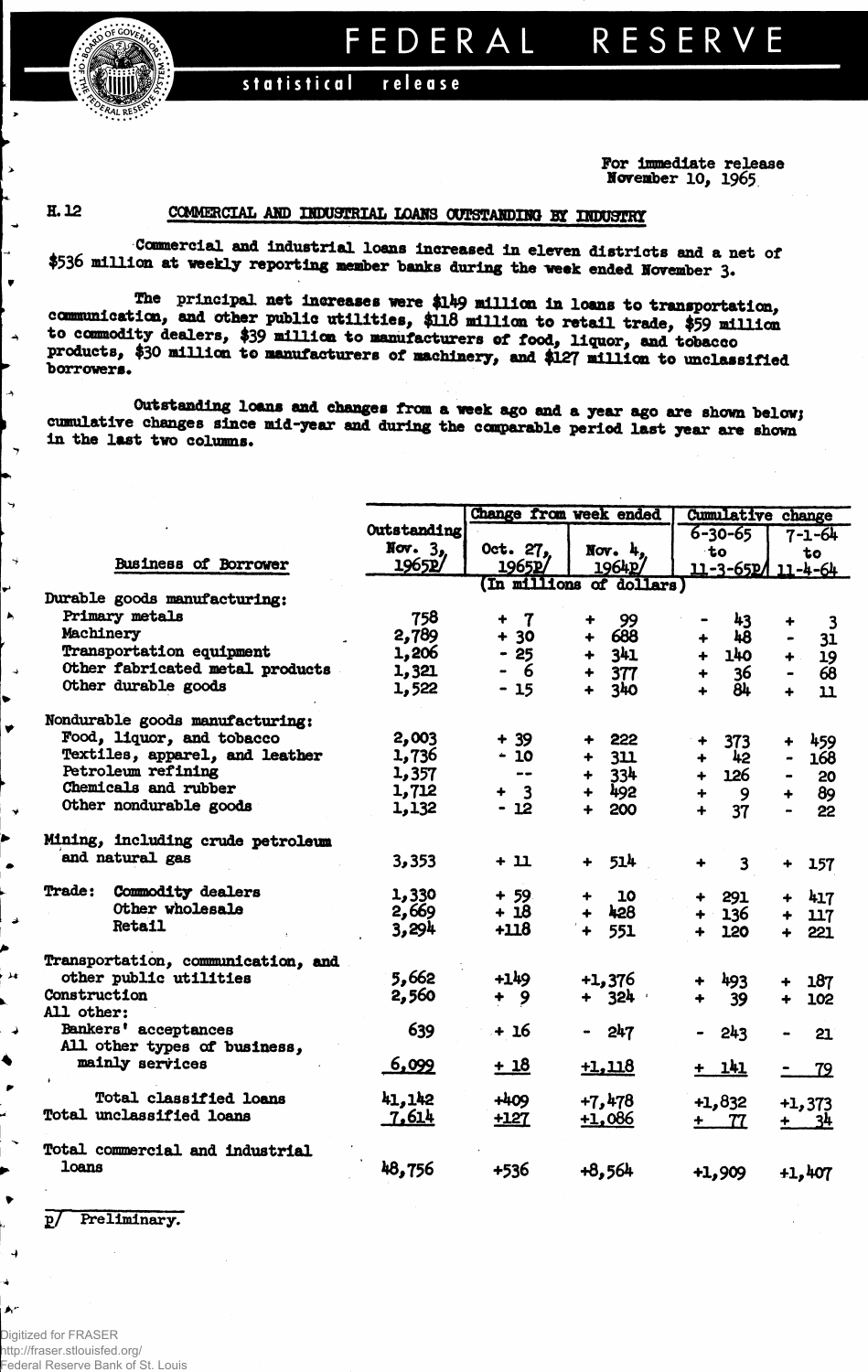**In addition, to the weekly table, & monthly table appears below showing changes daring October 1965 compared with the preceding month and with October 1964, and also showing changes during the past twelve months.**

 **Total commercial and industrial loans increased \$103 million during the**  $\ddot{\phantom{0}}$ **month of October 1965, compared with an increase of \$1,220 million during the month of September 1965 and an increase of \$71 million In October 1964.**

|                                    | 4 weeks                  | 5 weeks                              | 4 weeks                      | 12 months     |  |  |  |  |  |
|------------------------------------|--------------------------|--------------------------------------|------------------------------|---------------|--|--|--|--|--|
| <b>Business of Borrower</b>        | ended                    | ended                                | ended                        | ended         |  |  |  |  |  |
|                                    | $0$ ct $27, 1965$        |                                      | Sept. 29, 1965 Oct. 28, 1964 | Oct. 27, 1965 |  |  |  |  |  |
|                                    | (In millions of dollars) |                                      |                              |               |  |  |  |  |  |
| Durable goods manufacturing:       |                          |                                      |                              |               |  |  |  |  |  |
| Primary metals                     | $-56$                    | $\mathbf{I}$                         | 2                            | - 94          |  |  |  |  |  |
| Machinery                          | $-18$                    | 44                                   | $-36$                        | 681           |  |  |  |  |  |
| $7$ Transportation equipment       | $-15$                    | 101<br>4                             | $-27$                        | 371           |  |  |  |  |  |
| Other fabricated metal products    | - 67                     | 73                                   | $-51$                        | 380           |  |  |  |  |  |
| Other durable goods                | $-19$                    | 84                                   | - 38                         | 356           |  |  |  |  |  |
| Nondurable goods manufacturing:    |                          |                                      |                              |               |  |  |  |  |  |
| Food, liquor, and tobacco          | $+231$                   | 217                                  | $+212$                       | 279           |  |  |  |  |  |
| Textiles apparel, and leather      | $-120$                   | $\mathbf u$                          | $-179$                       | + 296         |  |  |  |  |  |
| Petroleum refining                 | $+24$                    | $\mathbf{h}$<br>$\ddot{\phantom{1}}$ | + 16                         | $+ 332$       |  |  |  |  |  |
| Chemicals and rubber               | $+15$                    | 58<br>┿                              | $+22$                        | 515           |  |  |  |  |  |
| Other nondurable goods             | $-59$                    | 29<br>╇                              | $-31$                        | 189<br>$+$    |  |  |  |  |  |
| Mining, including crude petroleum  |                          |                                      |                              |               |  |  |  |  |  |
| and natural gas                    | - 9                      | 24                                   | - 48                         | 556<br>$+$    |  |  |  |  |  |
| Trade: Commodity dealers           | $+170$                   | 60                                   | $+208$                       | 25            |  |  |  |  |  |
| Other wholesale                    | $+74$                    | 30                                   | $+40$                        | 429           |  |  |  |  |  |
| Retail                             | $+21$                    | 169                                  | - 11                         | 483           |  |  |  |  |  |
| Transportation, communciation, and |                          |                                      |                              |               |  |  |  |  |  |
| other public utilities             | $+11$                    | 356                                  | $-105$                       | $+1,191$      |  |  |  |  |  |
| $\rightarrow$ Construction         | ÷<br>$\mathbf{1}$        | 7                                    | $+ 8$                        | $+ 319$       |  |  |  |  |  |
| All other:                         |                          |                                      |                              |               |  |  |  |  |  |
| Bankers' acceptances               | - 68                     | 102                                  | $-55$                        | 243           |  |  |  |  |  |
| All other types of business,       |                          |                                      |                              |               |  |  |  |  |  |
| mainly services                    | $+29$                    |                                      | + 6                          | $+1,075$      |  |  |  |  |  |
| Total classified loans             | $+145$                   | $+1,167$                             | - 71                         | $+7,328$      |  |  |  |  |  |
| Total unclassified loans           | - 42                     | <u>+ 53</u>                          |                              | $+1,010$      |  |  |  |  |  |
| Total commercial and industrial    |                          |                                      |                              |               |  |  |  |  |  |
| loans                              | $+103$                   | $+1,220$                             | - 71                         | $+8,338$      |  |  |  |  |  |

Digitized for FRASER http://fraser.stlouisfed.org/ Federal Reserve Bank of St. Louis

 $\overline{\phantom{a}}$ ▲  $\blacktriangleright$ 

v  $\blacktriangleright$ 

 $\blacklozenge$  $\blacktriangle$ 

 $\bullet$